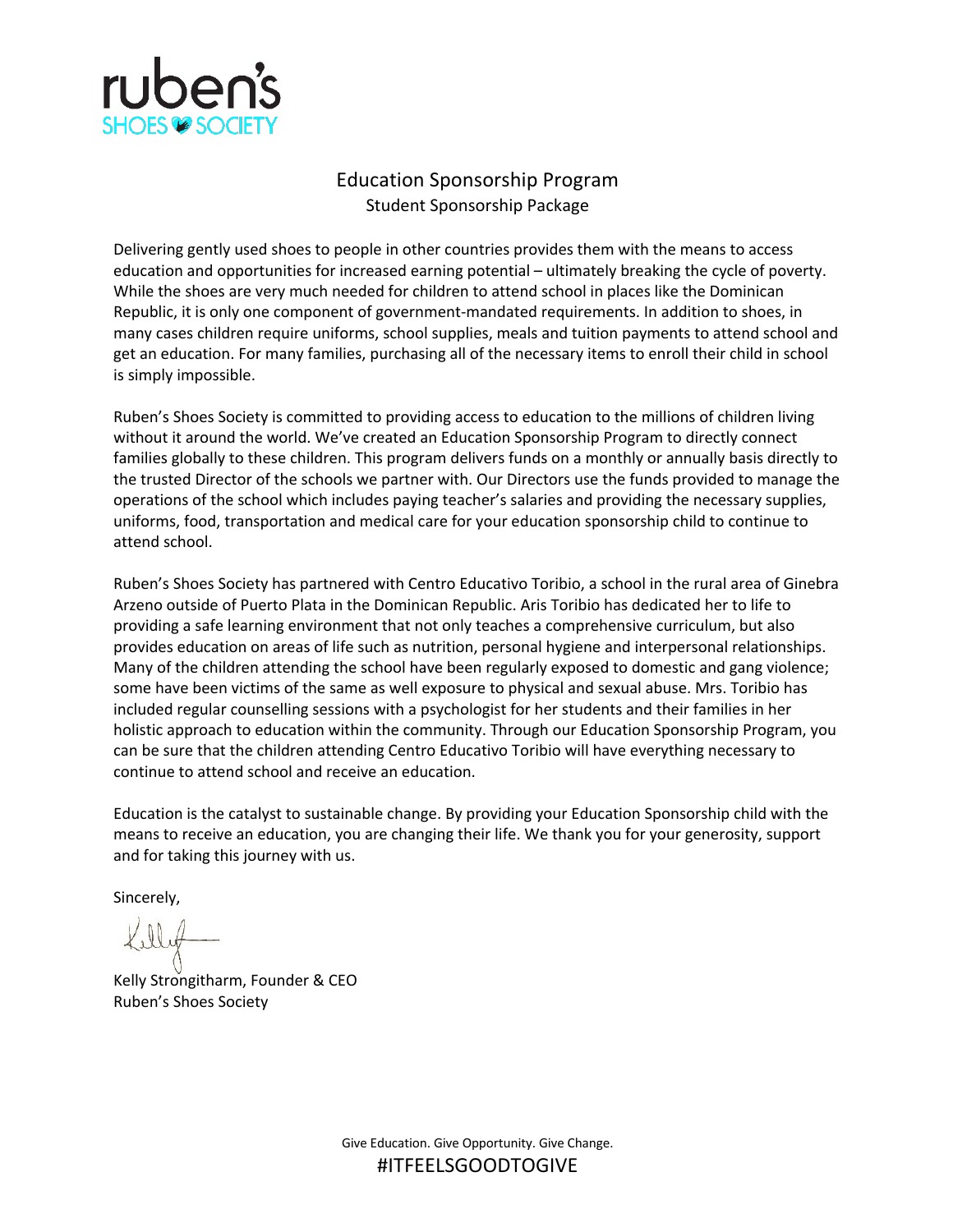### **What to expect from your Education Sponsorship**

As an Education Sponsor you can expect to receive updates on your Education Sponsorship student through photographs and letters. This program is based entirely on the educational needs of the student versus their personal needs. As such, timelines of updates depends on many factors that are sometimes beyond the control of Ruben's Shoes Society. Our founder, Kelly, visits the school twice a year to meet one on one with each student to get an update on each student in our program.

#### **What your donation provides**

Your donation will not only keep your Education Sponsorship Student in school by providing the necessary school supplies, tuition, uniforms, meals and in some cases, transportation, they require for attendance, it will also help keep the school operational. A portion of your donation will also be allocated to general improvements and maintenance for the school as well as psychologist visits, teachers' salaries and the monthly cost for water and power. This allocation will ensure that Centro Educativo Toribio can continue to provide education for children and their respective families in Ginebra Arzeno.

### **How Sponsorship works (Terms and Conditions)**

1. The first step is to select the student you would like to support through the Education Sponsorship Program and fill out this entire form including your banking information and signature.

2. Once the form is complete and submitted to Ruben's Shoes Society your monthly contribution will be deposited at the beginning of each month and will be sent to Centro Educativo Toribio to provide the elements outlined above for your education sponsorship child. The Director at Centro Educativo Toribio has entered into a contractual agreement with Ruben's Shoes Society, which dictates how the money should be spent and the necessary reporting requirements to be fulfilled on said expenditures. 100% of your donation will go to the education of your education sponsorship student and your payment will only be deposited if your education sponsor student is attending school.

3. You are agreeing to provide payment for your sponsor student as long as they are attending the school. You may revoke your authorization at any time, subject to providing Ruben's Shoes Society with written notice of 30 days. If you have paid annually and wish to discontinue the balance will be returned to you.

4. All children have been given consent to participate in this program from their parents or guardians. While every participant has entered this program with the best intentions, there is always a possibility of your Education Sponsorship Student becoming unable to attend school due to their home-life circumstances. In the event that your Education Sponsorship Student is no longer eligible for this program, as regular attendance at school is a requirement for eligibility, or if your student successfully graduates from school, a Ruben's Shoes Society representative will speak with you about further options.

5. You will be able to write your Education Sponsorship Student letters and include pictures, in fact we encourage it. The students love that personal connection. You will receive plenty of notice as to when to have these letters in by.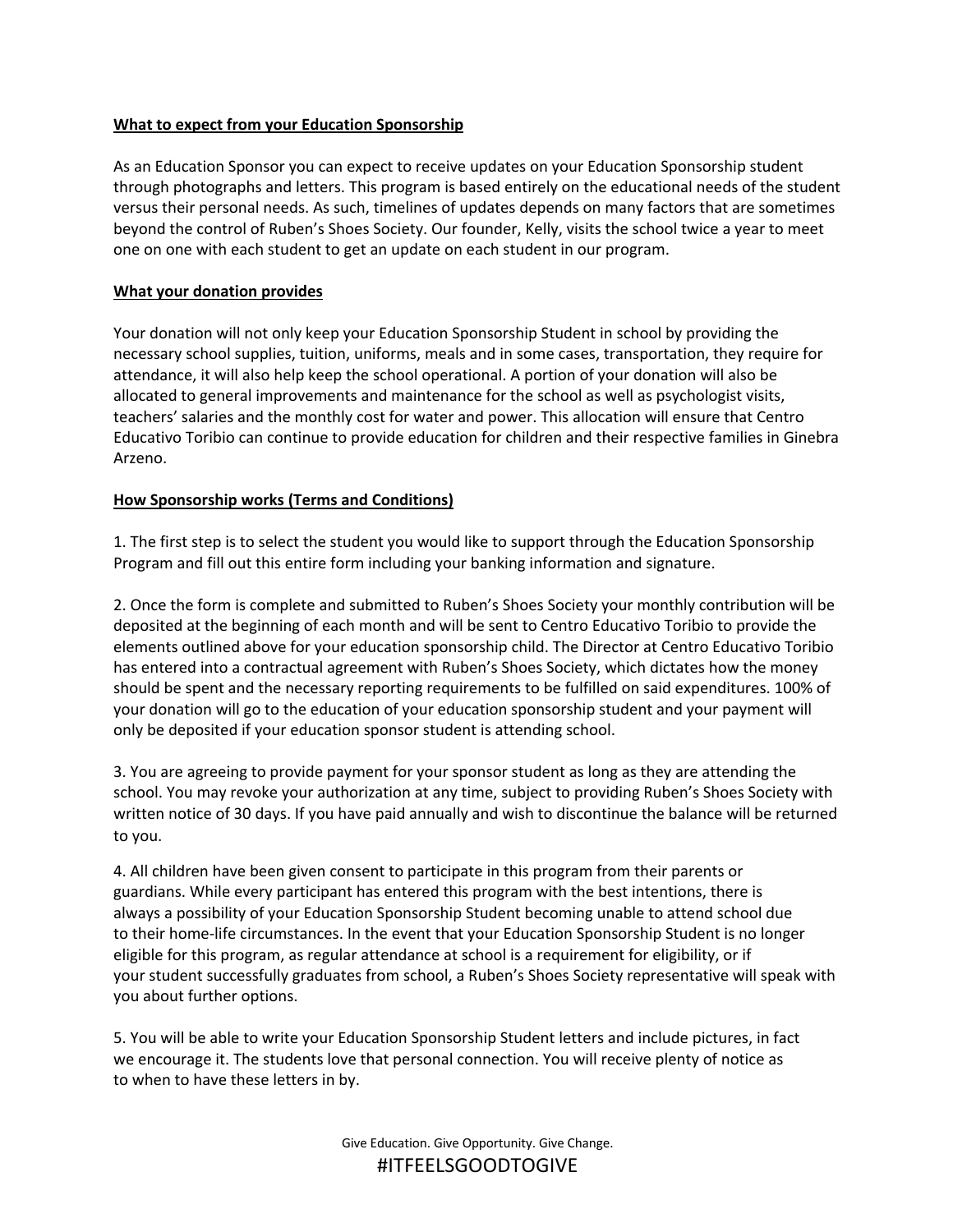I, thereby understand and agree to the terms and conditions of the terms and conditions outlined above. I would love to become a participant of the Ruben's Shoes Society Education Sponsorship Program as a sponsor for \_\_\_\_\_\_\_\_\_\_\_\_\_\_\_\_\_\_\_\_\_\_\_\_\_\_\_\_\_\_\_\_\_\_\_\_\_\_\_\_\_\_\_\_\_\_\_\_\_.

(Education Sponsorship Student)

Sponsor's Signature Date Date

Please select your preferred method of communication for sponsorship updates:

\_\_\_\_\_\_\_\_\_\_\_\_\_\_\_\_\_\_\_\_\_\_\_\_\_\_\_\_\_\_\_\_\_\_\_\_\_\_\_\_\_\_ \_\_\_\_\_\_\_\_\_\_\_\_\_\_\_\_\_\_\_\_\_\_\_\_\_\_\_\_\_\_

\_\_\_\_\_\_\_ email \_\_\_\_\_\_\_\_\_ phone \_\_\_\_\_\_\_\_ mail

In order to receive a tax receipt and to receive your updates on your Education Sponsorship Student please provide your home address, phone number and email.

Email: \_\_\_\_\_\_\_\_\_\_\_\_\_\_\_\_\_\_\_\_\_\_\_\_\_\_\_\_\_\_

Phone number: \_\_\_\_\_\_\_\_\_\_\_\_\_\_\_\_\_\_\_\_\_\_

\_\_\_\_\_\_\_\_\_\_\_\_\_\_\_\_\_\_\_\_\_\_\_\_\_\_\_\_\_\_\_\_\_\_\_\_

\_\_\_\_\_\_\_\_\_\_\_\_\_\_\_\_\_\_\_\_\_\_\_\_\_\_\_\_\_\_\_\_\_\_\_\_

Address: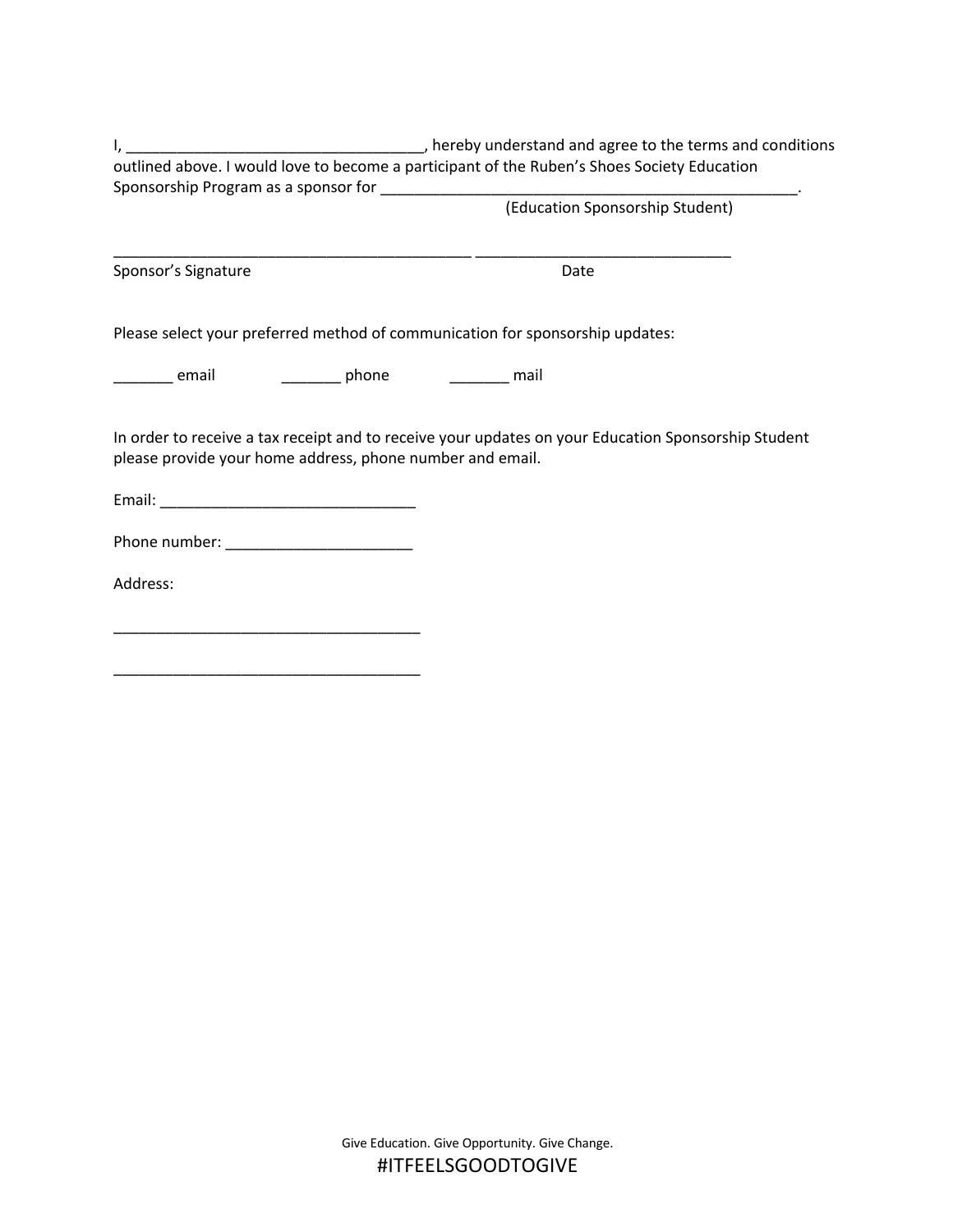# **Ruben's Shoes Society – Annual Payments**

13593 Nelson Peak Dr, Maple Ridge, BC V4R 0G1 Contact: Caroline Palmer 604-787-1475

**Date \_\_\_\_\_\_\_\_\_\_\_\_\_\_\_\_\_\_\_\_\_\_\_\_\_\_ (YYYY/MM/DD)**

I want to support Ruben's Shoes Society through a sponsorship program.

# of students @ \$600/year + \$1.150 processing fee

Please debit my bank account (attach a void cheque or bank confirmed account registration)

| annually on the $1st$ of | $(1 student = $601.50)$ |
|--------------------------|-------------------------|
|                          |                         |

| Signature           |  |
|---------------------|--|
| Donor Name          |  |
| Address             |  |
| <b>Phone Number</b> |  |
| Email               |  |

This donation is made on behalf of This an individual an individual and business

*I may revoke my authorization at any time, subject to providing notice of 30 days. To obtain a sample cancellation form, or for more information on my right to cancel a PAD agreement, I may contact my financial institution or visit www.payments.ca*

## **Business Address/ Contact Info**

*I have certain recourse rights if any debit does not comply with this agreement. For example, I have the right to receive reimbursement for any debit that is not authorized or is not consistent with this PAD agreement. To obtain more information on my right recourse rights, I may contact my financial institution or visit www.payments.ca*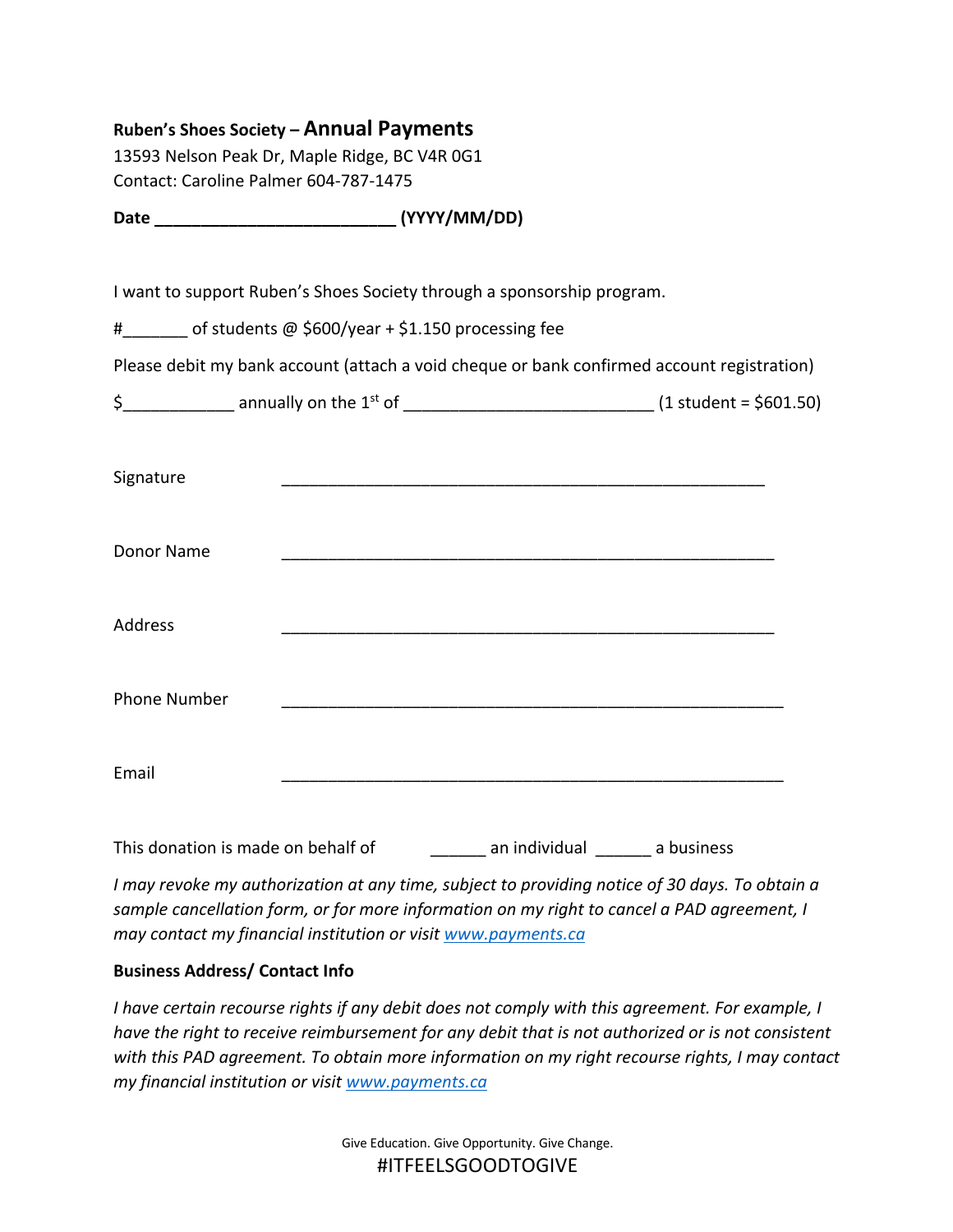# **Ruben's Shoes Society – Monthly Payments**

13593 Nelson Peak Dr, Maple Ridge, BC V4R 0G1 Contact: Caroline Palmer 604-787-1475

**Date \_\_\_\_\_\_\_\_\_\_\_\_\_\_\_\_\_\_\_\_\_\_\_\_\_\_ (YYYY/MM/DD)**

I want to support Ruben's Shoes Society through a sponsorship program.

# of students @ \$50/month + \$1.150 processing fee

Please debit my bank account (attach a void cheque or bank confirmed account registration)

| monthly on the 1 <sup>st</sup> of | $(1 student = $51.50)$ |
|-----------------------------------|------------------------|
|                                   |                        |

| Signature           |  |
|---------------------|--|
| Donor Name          |  |
| Address             |  |
| <b>Phone Number</b> |  |
| Email               |  |

This donation is made on behalf of This an individual an individual and business

*I may revoke my authorization at any time, subject to providing notice of 30 days. To obtain a sample cancellation form, or for more information on my right to cancel a PAD agreement, I may contact my financial institution or visit www.payments.ca*

## **Business Address/ Contact Info**

*I have certain recourse rights if any debit does not comply with this agreement. For example, I have the right to receive reimbursement for any debit that is not authorized or is not consistent with this PAD agreement. To obtain more information on my right recourse rights, I may contact my financial institution or visit www.payments.ca*